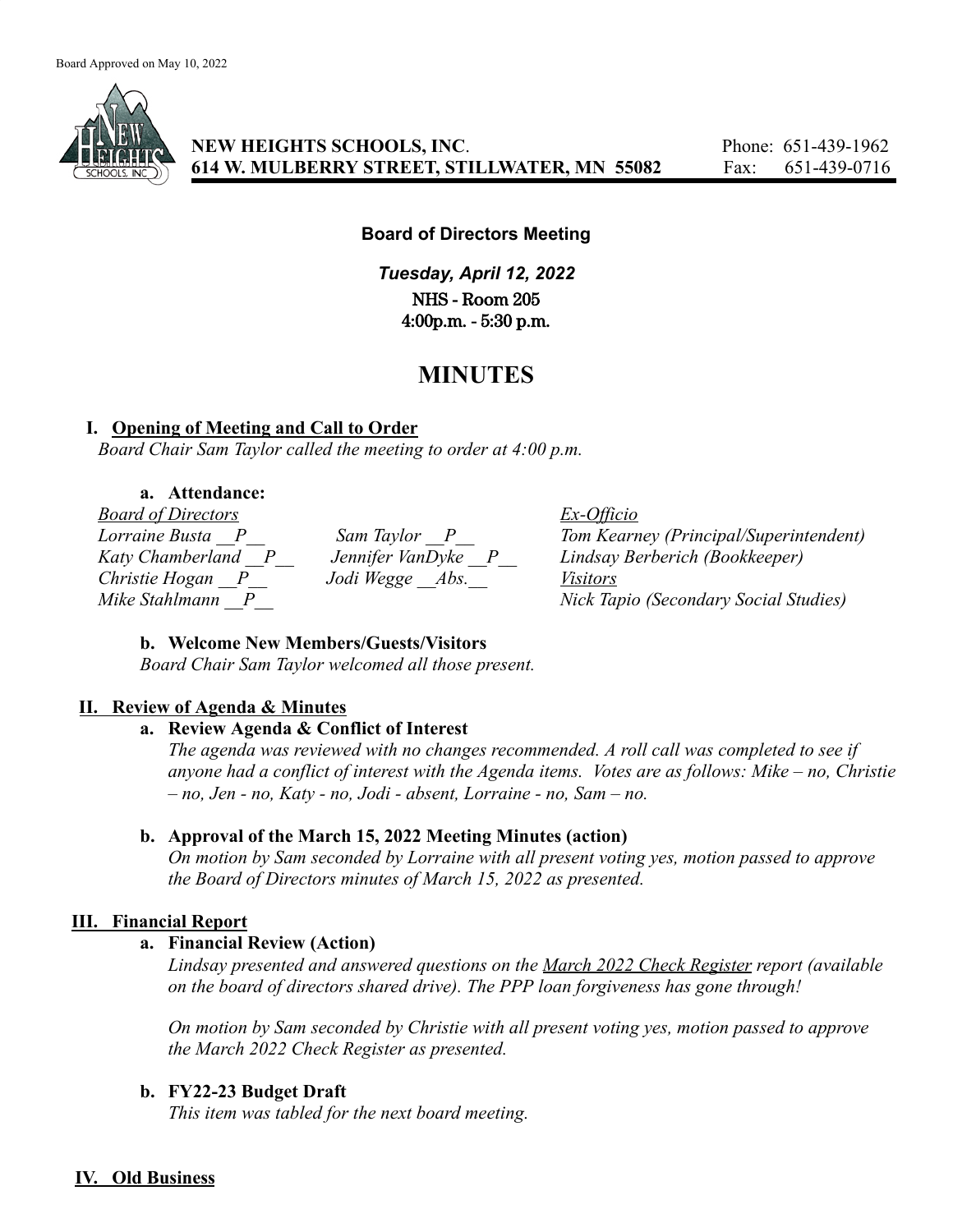# **a. Board Goals**

- **i.** Support the brand awareness committee by monthly tracking and monitoring social media involvement, community engagement and similar activities. *Lindsay reported that there is a greater interaction when we post pictures of students and classroom activities on Facebook.*
- **ii.** Monitor and assess the schools progress towards meeting the authorizer contract goals on a quarterly basis to determine appropriate responses and actions.
- **iii.** Develop an outline for a five-year strategic plan by December 2021 and finalize the plan by December 2022 with the intent to implement in 2023 school year.

# **b. Annual Meeting**

- **i.** Date & Place (Tuesday May 24, 4:00pm; Room 205) *Sam discussed the date and time of our Annual Meeting and no changes planned.*
- ii. Board Vacancies (Three two-year terms) *We agreed to have a seven-member board and post two openings as discussed at our last meeting.*
- **iii.** Room Preparation- assign member(s) *Tom agreed to get the room ready.*
- **iv.** Vote Counter (Lindsay) *Lindsay agreed to count votes.*
- **v.** Publications/mailings assign member(s) *Lindsay agreed to be sure all necessary publications, emails and mailing are sent out.*

# **V. New Business**

# **a. Staff Presentation to the Board (Tapio)**

*Nick Tapio presented his Secondary Social Studies schedule and teaching philosophy. The board thanked him for his presentation.*

## **b. Contract Extension**

*Tom explained that due to the pandemic, the Guild is hoping to excuse schools from their goals and extend the contract by a year. This will eliminate the PIP process for this year.*

*Katy made a motion seconded by Christie that the board approve the MN Guild's two-year contract extension for New Heights School effective July 1, 2023.*

# **VI. Policy Review** (action)

# **a. Policy Revisions for Approval**

- **i.** Present/Review Updates on Student Records Policy (Lorraine) *No current updates.*
- **ii.** #514- Bullying Prohibition (Lorraine) *Lorraine led a discussion reviewing this document and limited changes.*

*On motion by Lorraine seconded by Sam with all present voting yes, motion passed to adopt the Policy #514- Bullying Prohibition as presented.*

**iii.** #404- Employment Background Checks (Sam) *Sam led a discussion reviewing this document and recommended changes.*

*On motion by Sam seconded by Jen with all present voting yes, motion passed to adopt the Policy #404- Employment Background Checks.*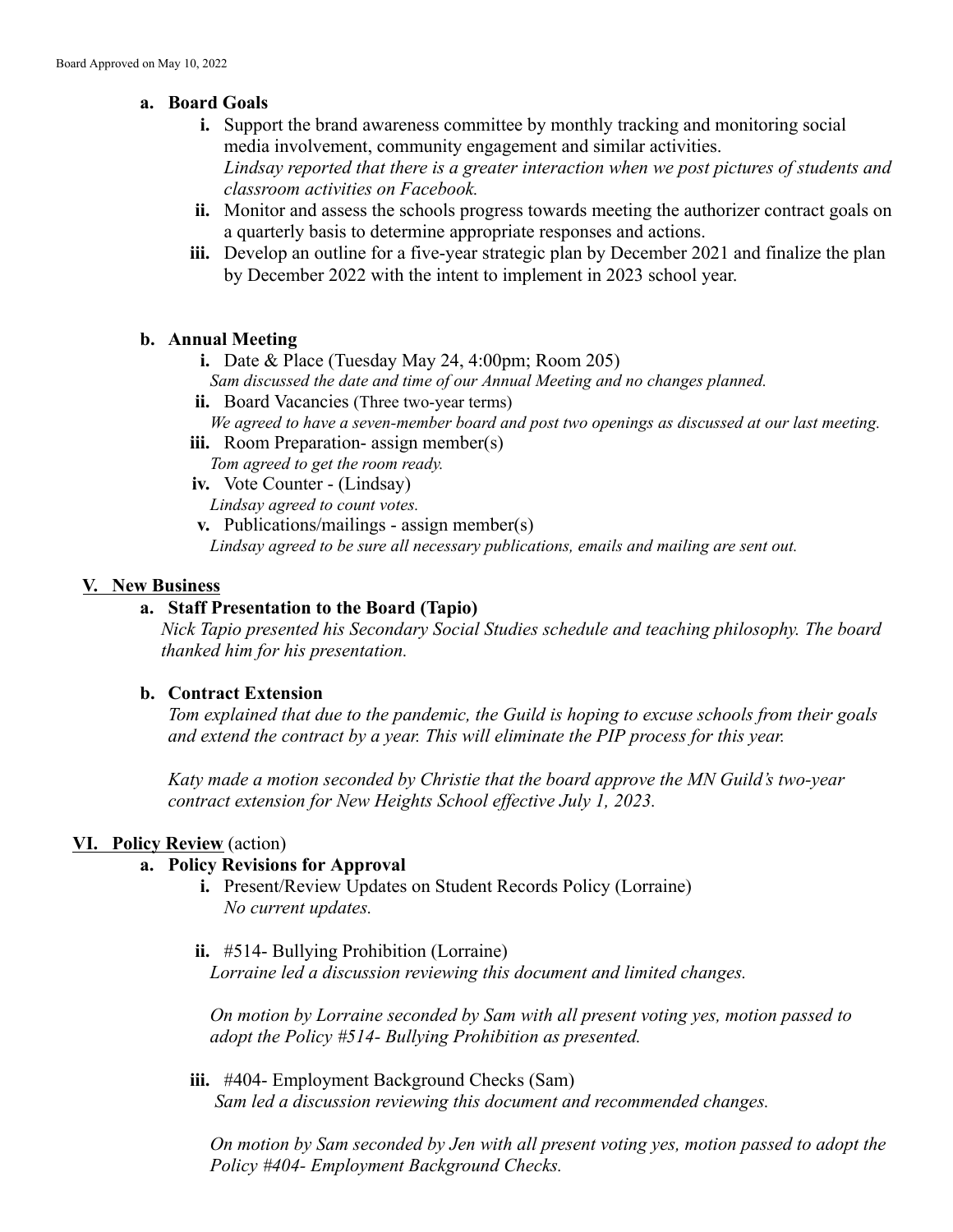**iv.** #410- Family and Medical Leave (& 410.1) (Jennifer) *Jennifer led a discussion reviewing this document and recommended changes.*

*On motion by Jennifer seconded by Christie with all present voting yes, motion passed to adopt the Policy #410- Family and Medical Leave (& 410.1) as presented.*

**v.** #417- Chemical Use Abuse (Christie)

*Christie led a discussion reviewing this document and recommended changes.*

*On motion by Christie seconded by Jennifer with all present voting yes, motion passed to adopt the Policy #417- Chemical Use Abuse as presented.*

## **b. Policies for May**

**i.** #620 - Credit for Learning *Lorraine led a discussion on this policy. Katy agreed to review this policy.*

**ii.** #304 - School Director Evaluation

*Lorraine led a discussion on this policy. Christie agreed to review this policy. The school director evaluation committee this year will be Sam, Christie, and Katy.*

## **VII. Administrator's Report**

*Tom Kearney gave a report on the state of the school including the following:*

- *● Student Statistics:109 students enrolled today. There are currently 60 male 49 female students. Since the beginning of the school year, 29 students have dropped from our program and 4 have rejoined. Attendance is currently at about 87%. Our ADM is currently 112 with a budget of 116 for this year.*
- *● Funding: Our new cameras were installed utilizing Esser III money. Verkada Camera viewing. We are able to catch more issues surrounding the school.*
- *● Grades: Honor roll is dwindling. There are less students in each group of honors than in the past few quarters.*
- *● Head Start: The lease has been prepared for HeadStart and Tom has reviewed it. Tom is currently in communication with the lawyer before sending it to HeadStart. Hopefully we will gain elementary students and relationships through this program. This move-in will begin in June and the program will begin in August.*

## **VIII. Receive Donations**

*● Amazon \$70.13*

*Board Vice Chair Lorraine Busta thanked those involved in the Amazon Smile Program for their donations.*

**IX. Other** (not to exceed 5 minutes)

*●*

## **X. Set Agenda for Next Meeting**

**a. Date & Time** *(Tuesday, May 10, 4:00pm Room 205)*

# **b. Agenda/Responsibilities**

- **i.** *Financial Review (Lindsay)*
- **ii.** *Board Goals (Sam)*
- *iii. Staff Presentation to the Board (Joey)*